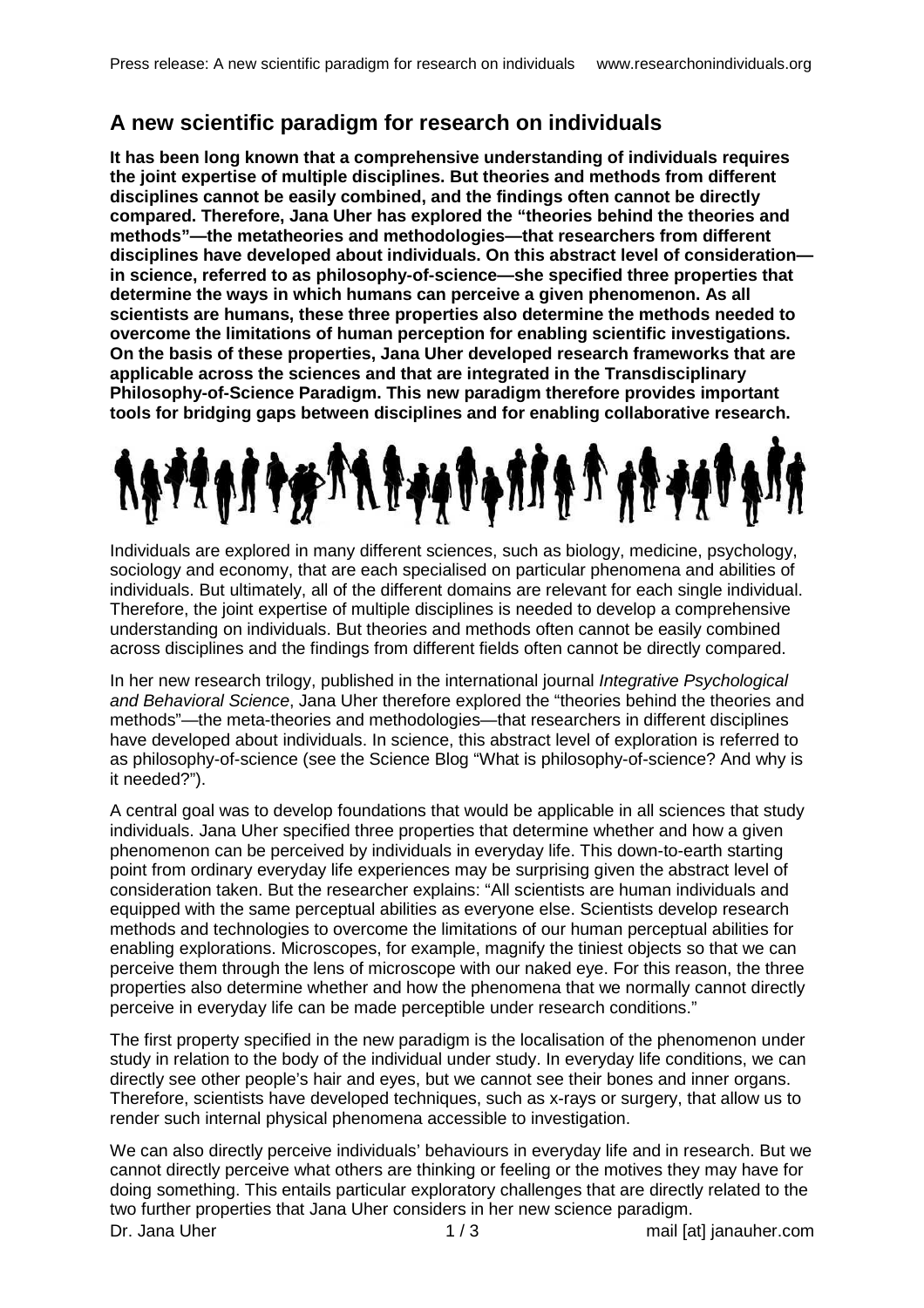The second property is a phenomenon's extension in time. We can take our time to study and compare the hair colour and body size of individuals because these phenomena change so slowly. But studying and comparing individuals' behaviours is complicated because behaviours change dynamically from moment to moment. Therefore, in a given moment, several individuals will hardly ever do exactly the same thing. To render individuals' behaviours directly comparable, special conditions are arranged in which individuals show the same kind behaviour in parallel, such as in foot races. Then one can directly see who runs faster—even without stopping times (see Science Blog "What is 'personality'?").

Individuals' bodies and many other objects, such as chairs and mobile phones, are tangible because they consist of matter—they are material physical phenomena. But behaviours are not material objects that one can touch—they are immaterial. Behaviours are bound to the muscles by which they are produced. Therefore, direct relations between behaviours and muscles can be identified. But the muscles are there even if they are not used to produce behaviours, and the same muscles can be used to produce different behaviours, such as raising an arm to pick an apple from a tree or to catch someone's attention. Thus, behaviours are not the same as the muscles used to produce them. This refers to the third property that Jana Uher considers and that she calls physicality: the extension of a phenomenon in space.

This third property may be the most difficult one to understand as it concerns the difference between physical phenomena, such as the brain, heart beat and behaviour, and the intangible phenomena of the psyche. Specifically, we can determine the length of a wooden stick and the size and weight of a brain. We can also determine the frequency of heart beats and the length of a person's steps. Sticks and brains are material objects, heart beats are physiological phenomena and foot steps are behaviours. All four phenomena have an extension in space and are thus physical. But we cannot determine the spatial extension of a thought or an emotion that we may have. This insight was already made, amongst others, by one of the central figures in modern philosophy: Immanuel Kant who lived in the 18<sup>th</sup> century.

A key question in philosophy has always been how to identify the ways in which our bodies are connected to our minds—the body-mind problem. There is no doubt that thoughts occur in individuals' brains. We also know that individuals' thoughts and feelings are related to the brain's electrical and chemical processes. These physiological processes and the matter of the brain can be made perceptible to us, such as by using neuro-imaging techniques.

But how the body and mind are specifically connected with one another is still not well understood. One-to-one connections between individuals' physiological brain activity and their thinking and feeling obviously cannot be found. These non-spatial properties of the phenomena of the psyche are called "non-physical" in Jana Uher's new science paradigm.

This body-mind problem has fascinated not only philosophers but also quantum physicists, among them Niels Bohr. He was concerned with the puzzling findings that physicists, such as Isaac Newton and many of his contemporaries, have revealed about the nature of light. Some experiments have shown that light has the properties of electromagnetic waves; but other experiments have shown that light has the properties of particles. Now, what is light?

Assumptions about both properties are needed to explain the phenomena emerging from light—but how can light be comprised of both? Bohr solved this wave-particle dilemma by introducing the idea of complementarity. Both kinds of properties are needed to explain light, but in any given experiment, only one of these properties can be studied. This can be conceived of like the two sides of a coin; we can always look at just one side at a given time, but every coin always comprises both sides.

This idea became an important principle for developing knowledge about complex phenomena that feature contradictory properties. This principle provides the conceptual basis for exploring in their own rights each of the properties that can be conceived for an object of research without ignoring their existence just because they are incompatible with other properties that can be conceived for the same object of research as well.